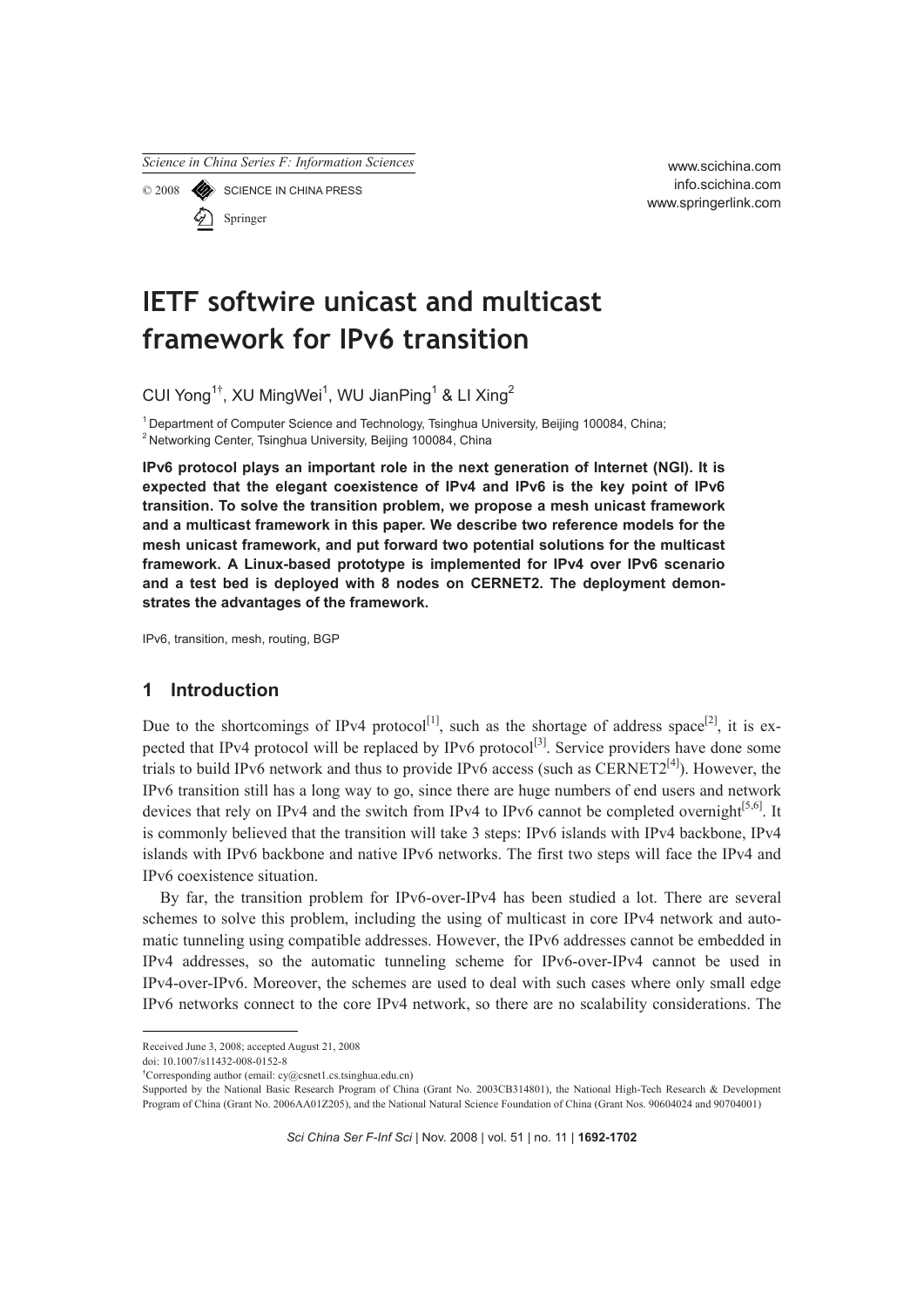framework and solutions we proposed are aimed at solving both 6over4 and 4over6 problems with high scalability, which means that large domains can connect with a lot of other domains across a backbone with a different address family and the routing information from client networks should not influence the core network.

As for the development of IPv6 network, Tsinghua University promoted the foundation of a new IETF Working Group (WG) called Softwire<sup>[7]</sup>, which was dedicated to handle the IPv4/v6 transition problem. Tsinghua University summarized the Softwire Problem Statement as RFC  $4925^{81}$ , dividing the problem into "Hubs and Spokes" problem and "Mesh" problem. More specifically, for the "Mesh" problem, we are also specifying the standardization of discovery, control and encapsulation methods for connecting IPv4 networks across IPv6-only networks and IPv6 networks across IPv4-only networks in a way that will encourage multiple, inter-operable vendor implementations. The problem we focus on is how to support a general routed topology, in which a backbone network not supporting a particular address family can be used as a part of the path for packets belonging to that address family.

The mesh framework is divided into two parts: the unicast framework and the multicast framework. As for the unicast framework, we propose two reference models: Softwire mesh reference model (SMRM) and AFBR reference model (ARM). SMRM defines the basic entities of the Softwire and the transmission of the control message and data. The ARM defines the functional structure of AFBR that performs routing process and encapsulation/decapsulation processes. In addition, we design a light-weighted and highly scalable full-mesh transition mechanism called 4over6 based on BGP to handle the IPv4/6 transition problem. Also, we propose two solutions for multicast framework. One is for the case where the transit core does not support multicast, so we have to do it in a unicast way; and the other is for the case where the transit core is multicast-enabled.

In order to evaluate the framework we propose, we implement a Linux-based prototype system for 4over6 transition problem, which uses standard IP-in-IP tunneling technique in transferring data and MP-BGP to announce route messages.

The rest of this paper is organized as follows. The related work is summarized about IPv4/IPv6 transition in section 2. We propose the softwire mesh unicast framework and multicast framework in section 3 and section 4, respectively. We describe the implementation and deployment in section 5, and finally conclusions are drawn in section 6.

## **2 Related work**

During the past years, many transition techniques have been proposed. According to different deploying scenarios, they can fall into 3 parts, namely IPv6 interconnection based on IPv4, IPv4 interconnection based on IPv6 and the interconnection between IPv4 and IPv6. From the technical view, these transition techniques can be dual stack, tunneling and protocol translation.

As the simplest transition method, the dual-stack technique is also the fundamental technique of all the transition mechanisms. It is suitable for the communication among IPv4 or IPv6 nodes at the same time. Since all the equipments in the dual-stack network employ both IPv4 and IPv6, it is impossible to update the enormous IPv4-only network all around the world.

Tunneling transition technique makes advantages of tunneling technology by encapsulating one kind of packet into another kind. The former is the payload of the transmission and the latter is the media of the transmission. There are different tunneling transition techniques such as con-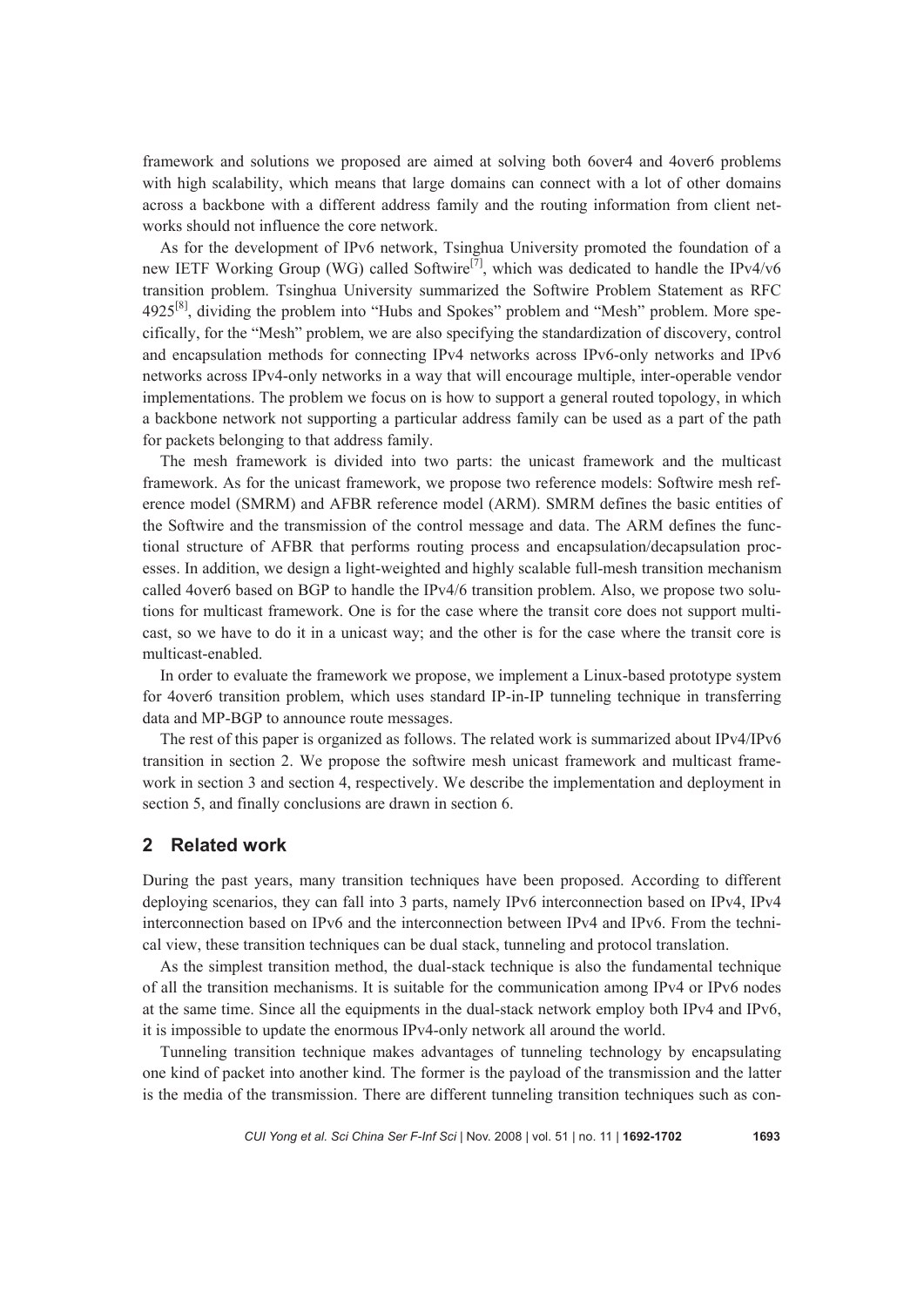



**Figure 1** Mesh problem topology.

Configured tunneling is one of the IPv6-over-IPv4 tunneling technologies where the IPv4 tunnel endpoint address is set by configuration information on the encapsulating node. The tunnel can be either unidirectional or bidirectional. Bidirectional configured tunnels behave as virtual point-to-point links, such as IPv6 in IPv4 tunneling<sup>[9]</sup>, GRE over IPv4 tunneling<sup>[10]</sup>. In automatic IPv6-over-IPv4 tunneling technology, the IPv4 tunnel endpoint address is determined from the IPv4 address embedded in the IPv4-compatible destination address of the IPv6 packet being tunneled such as Automatic  $6t04$ <sup>[11]</sup>, ISATAP<sup>[12]</sup>. Another scheme for IPv6 over IPv4 tunneling is using multicast in IPv4 core network<sup>[13]</sup>, so the attached IPv6 networks can treat the IPv4 transit network as a LAN. The shortcomings of this scheme are obvious: the infrastructure in IPv4 network has to support multicast, which is not the situation for most of today's networks. In MPLS tunneling, L2/L3 VPN $^{[14,15]}$  is employed to connect IPv6 islands. They can be based on CE (customer edge), PE (provider edge), MPLS circuit and IPv6 MPLS.

Protocol translation techniques such as NAT-PT $^{[16]}$  and transport relay translator $^{[17]}$  are designed for the communication between the nodes with different address families. These transition techniques are mainly divided into network layer translation, transport layer translation, application layer translation and application layer interface translation. Just like NAT in IPv4, protocol translation technique is of low performance and reliability.

Among the translation techniques, some are proposed for multicast applications<sup>[18–20]</sup>. The basic requirement is that there should be at least one protocol conversion device in the path of communication that connects nodes with different address families. There are several typical mechanisms such as IPv4/v6 multicast reflector, multicast translator proxying, IPv4-IPv6 multicast gateway, 6to4 multicast extension and transition multicast solution (TMS). Some are based on manual configuration without scalability and manageability, and some are of low performance and efficiency. Most importantly, these schemes are designed only for IPv6-over-IPv4 situation that belongs to the first step of transition process.

**1694** *CUI Yong et al. Sci China Ser F-Inf Sci* | Nov. 2008 | vol. 51 | no. 11 | **1692-1702**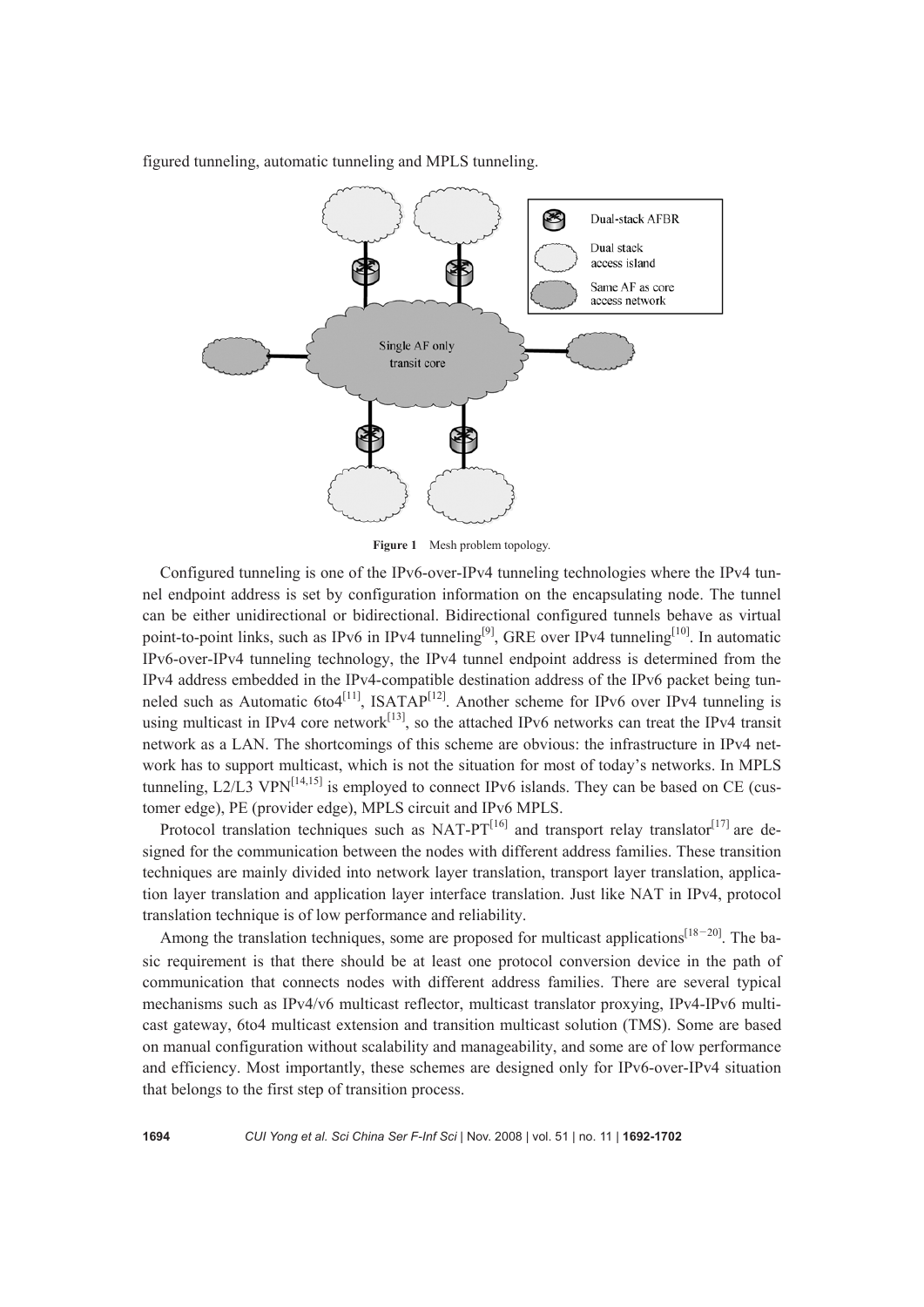# **3 Softwire mesh unicast framework**

We will define the mesh problem and illustrate the softwire mesh and AFBR reference models in this section and describe the entities of each in section 4. These models are fundamental for our 4over6 architecture.

## **3.1 Mesh problem**

The "mesh" problem is named in reference to typical routing problems, in which there are multiple paths to a destination and a routing protocol is needed to select the best path. In this problem, carriers may be required to establish connectivity to "islands" of networks of one address family type across a transit core of a different address family type.

Taking Figure 1 as an example, to provide reachability across the transit core, dual-stack devices are installed as "address family border routers (AFBRs)". These AFBRs can perform peering across autonomous systems or perform as Provider Edge routers (PE) in VPN parlance within an autonomous system. With respect to deployment considerations, the islands do not have to be upgraded at the time of deploying the transit core and interwork as if there was no awareness of the AFBR.

## **3.2 Softwire mesh reference model**

Softwires are established between dual-stack AFBRs using softwire signaling. Client network reachability and BGP next-hop information is exchanged between AFBRs.

Note that the remote endpoint of the softwire used to carry a particular packet will be the BGP next hop for that packet. AFBRs will also peer with routers in the client networks to exchange AF(*i*) routing information. Packets composed of a payload and an IP header are termed the SPH flow across the single AF transit core in softwires encapsulated with an AF(*j*)-based STH. Note that this reference model is not different from the reference model one could give for any case of tunneling through a "BGP-free core".

The entities of the reference model are:

 $\bullet$  AF(*i*), AF(*j*) and AF(*i,j*). Address families *c* and *b* are generally used when *i*=4 and *j*=6 or when  $i=6$  and  $i=4$ , but it is not important to distinguish them.  $AF(i, i)$  is the notation used to indicate that a node is dual-stack or that a network is composed of dual-stack nodes.

● AF(*i*)-only transit core (backbone). This is an IPv4 or IPv6 backbone network surrounded by a periphery of dual-stack AFBR routers.

 $\bullet$  AF(*i*)-only or AF(*i,j*) client networks. Client networks can be AF(*i*)-only or dual-stack AF(*i*,*j*). In either case, they rely on the transit core for connectivity to other client networks with which they have an AF in common. Each client network must have at least one router that peers with an AFBR to exchange routing information.

● Address family border routers (AFBR). AFBR nodes exchange routing information with each other (including the AF(*i*) routing information) and engage in any signaling necessary in setting up the needed set of softwires.

• Softwire signaling. This is the signaling needed in setting up the softwires, if any. Whether signaling is needed depends on the particular type of tunneling technology used to instantiate the softwires.

## **3.3 ABFR reference model**

As shown in Figure 2, the reference model for a dual-stack softwire AFBR includes the following: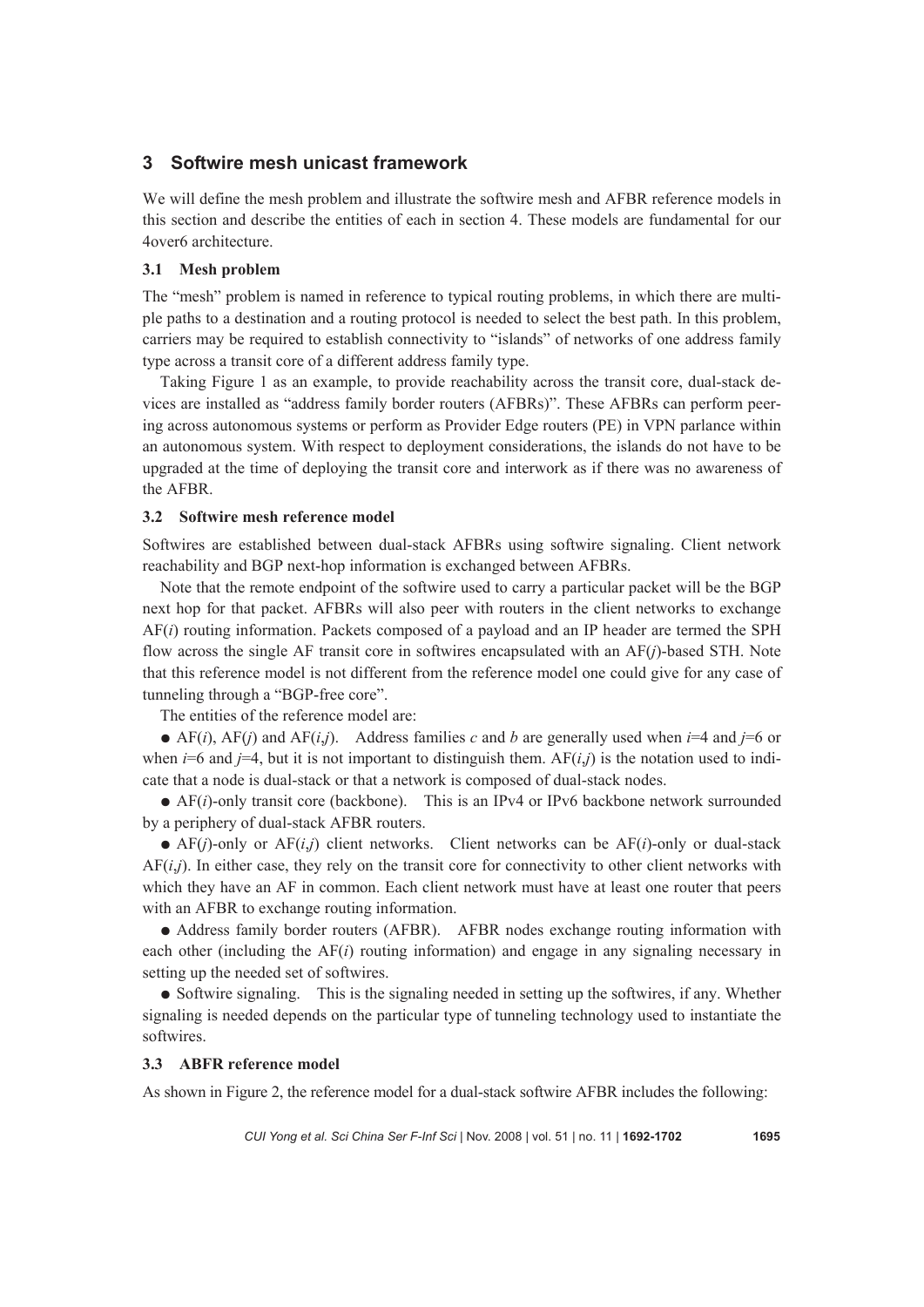

**Figure 2** Softwire AFBR reference model.

● SW signaling module. This module is responsible for engaging in whatever signaling, if any, necessary in setting up and maintaining the inter-AFBR softwires.

● AF routing information base (RIB). This entity represents one or more routing information bases (RIB) needed to store AF reachability information received over the AFBR's multiple peering relationships.

● AF forwarding information base (FIB). This entity represents one or more forwarding information bases (FIB) computed from the RIB(s) and needed to forward the packets to and from the client networks and out of the softwire tunnels.

● SW tunnel encap/decap and forwarding. This entity represents the softwire encapsulation and decapsulation processes performed at the ingress and egress AFBR respectively as well as the lookup and forwarding of the packet based on the STH. This does NOT specify the implementation of a softwire but rather illustrates the basic function blocks that run in the dual-stack, softwire-capable AFBR.

#### **3.4 Mesh 4over6 architecture**

To address the transition problem described in the introduction, we propose an IPv4 networking-interconnection mechanism called 4over6. Generally, our 4over6 solution is mainly composed of two parts: control plane and data plane. The control plane is based on border-gateway protocol and designed to advertise 4over6 tunnels and IPv4 network prefixes. It is in charge of maintaining routing and encapsulation information. The stateless softwire tunnels are built between PEs that exchange the IPv4 network layer reachability information (NLRI) by MP-BGP. The data plane uses standard IP encapsulation and decapsulation performed at IPv4-IPv6 dual-stack routers.

We realize IPv4 network interconnection by using routing transport on the control plane and packet transport on the data plane. Because it avoids explicit tunnels and manual configuration, the 4over6 mechanism is light-weighted, adaptive to dynamic routes, and transparent for network

**1696** *CUI Yong et al. Sci China Ser F-Inf Sci* | Nov. 2008 | vol. 51 | no. 11 | **1692-1702**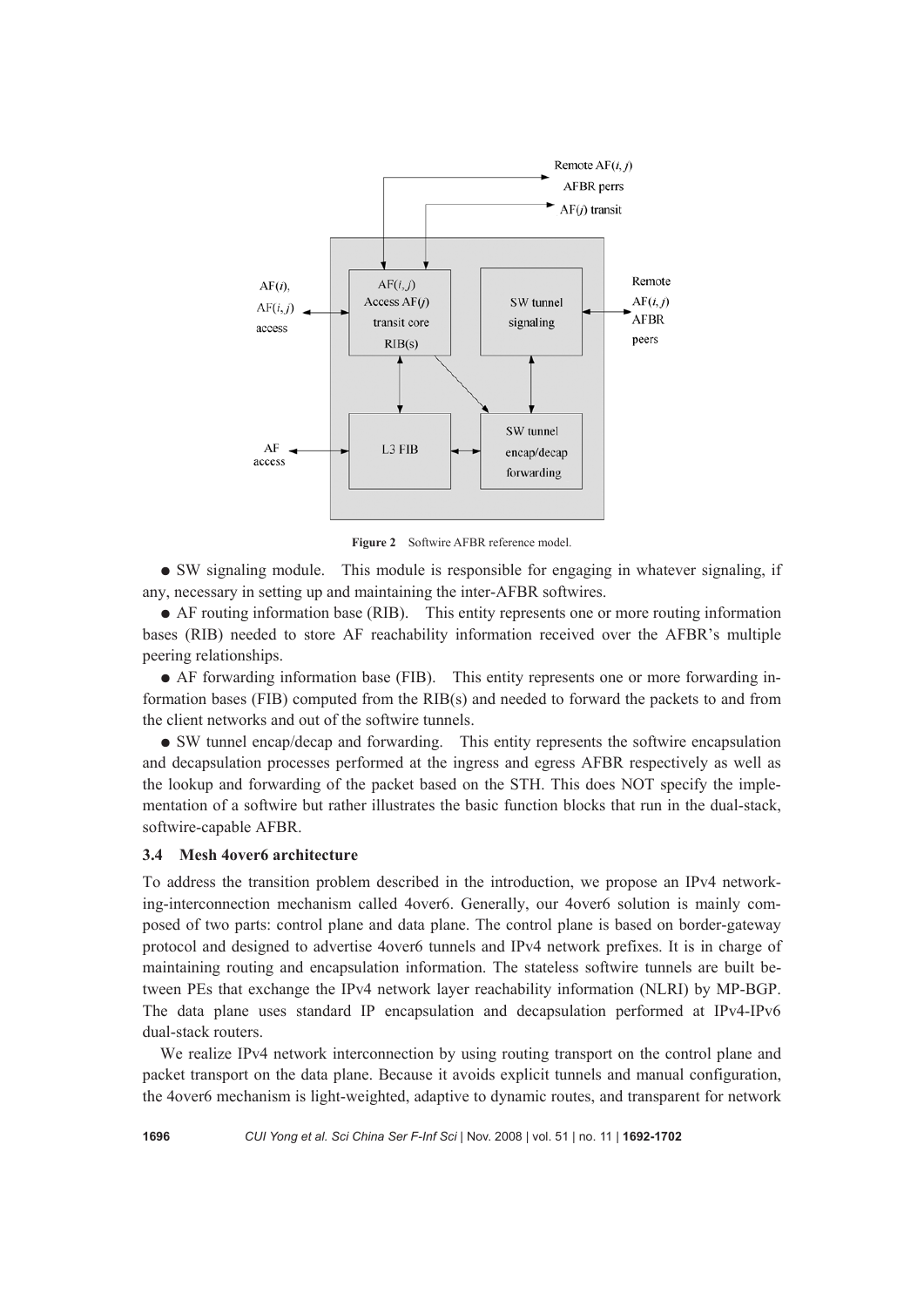end systems. It is designed for the purpose of interconnecting large-scale networks because of its high scalability and easiness of deployment.

# **4 Softwire mesh multicast framework**

In this section we explain the softwire multicast in detail. The 4over6 topology means that some IPv4 customer networks are interconnected by IPv6 backbone. Figure 3 shows the basic components of a 4over6 multicast solution.



**Figure 3** 4over6 multicast components.

● CE, PE and P routers perform similar roles to those defined in 4over6 unicast. PE is a router at the edge with IPv4/IPv6 dual stacks, CE is a pure IPv4 router and P is a pure IPv6 router.

● PIMv4 runs inside the customer networks and between CEs and PEs, while PIMv6 runs in the IPv6 backbone network.

● The encapsulation table in PEs is extended to multicast encapsulation table.

Two situations are to be considered:

- $\bullet$  The IPv6 transit core supports protocol-independent multicast for IPv6 (PIMv6).
- The IPv6 transit core does not support PIMv6.

# **4.1 Multicast solution for unicast transit core**

If the transit core does not support multicast protocol, we have to transmit the multicast data packets in a unicast manner through transit core.

For the control plain, we need to handle the join and prune messages from IPv4 networks in order to help build multicast tree in customer networks. The way to do this is using the 4over6 mesh architecture to encapsulate and transmit IPv4 join/prune messages between customer networks.

As shown in Figure 4, an IPv4 host *A* from network 1 is going to join a multicast group, where the multicast source is host *B* located in network 2, and the address of the group is g. In order to join the group  $(s,g)$ , *A* will send the join  $(s,g)$  message. As we have discussed before, the message will arrive at PE1 first. PE1 then encapsulates the packet and sends it to PE2, which decapsulates the packet and forwards it to network 2. When the join message travels through network 1 and network 2, the path of the multicast tree in customer networks will be constructed.

Meanwhile, PE2 keeps a record of the mapping between (s,g) and PE1, which means that PE1 is one of the receivers of the multicast group (s,g).

When a prune message from PE1 for  $(s,g)$  arrives at PE2, it simply removes the mapping between (s,g) and PE1 from its mapping table.

On the data plane, when a multicast data packet for group (s,g) arrives at PE2, it looks up the mapping table, and then encapsulates and sends the packet to every PE router in the mapping ta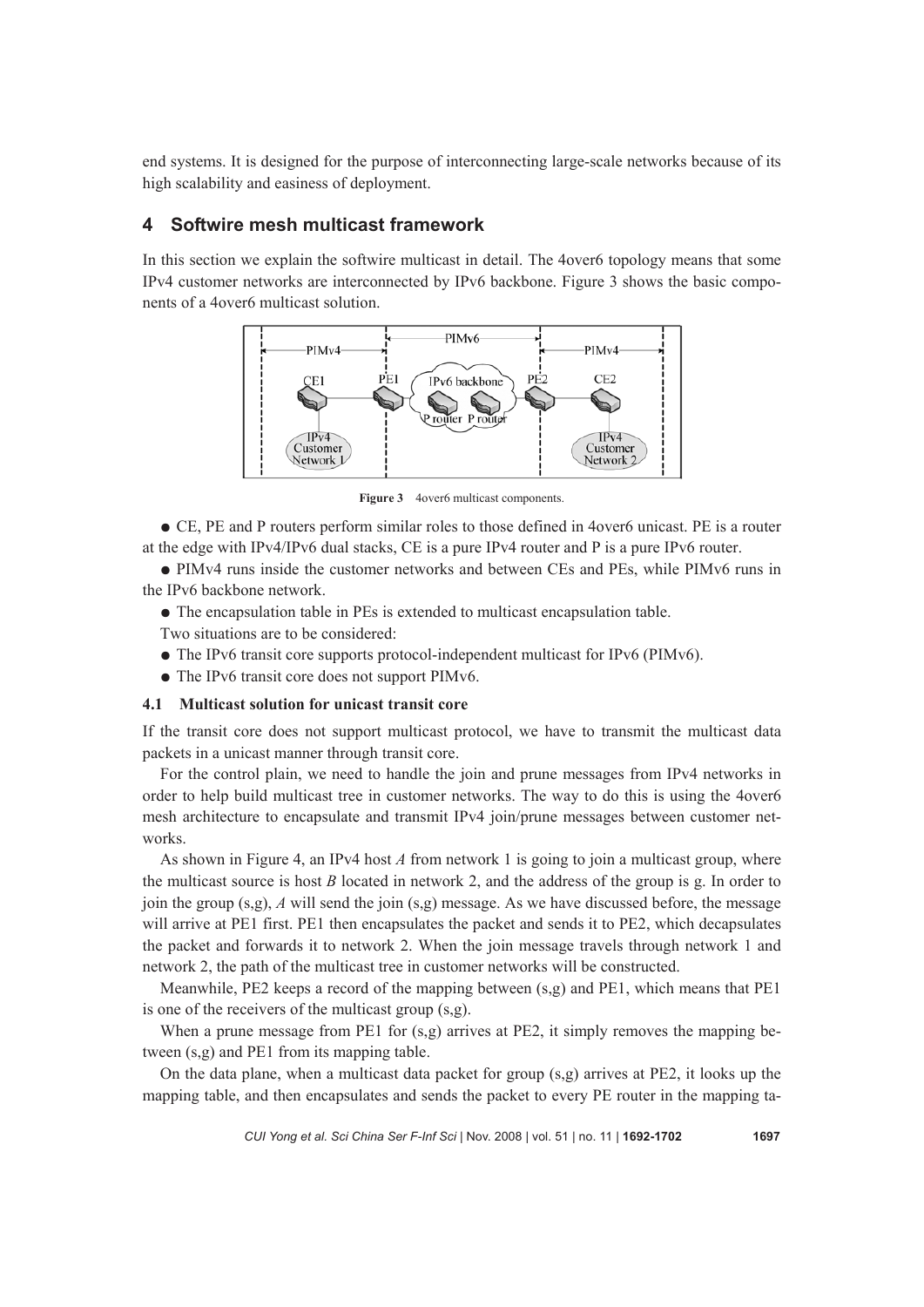ble, which will decapsulate the packet and transmit it along the IPv4 network's multicast tree.



**Figure 4** Multicast distribution trees.

## **4.2 Multicast solution for multicast transit core**

The provider runs an instance of protocol-independent multicast for IPv6 (PIMv6) among PE routers and provider (P) routers, whereas the customer runs PIMv4 inside its network and between CEs and PEs. The PE performs 4over6 multicast functions, including connecting the PIMv4 trees and PIMv6 trees together and encapsulating multicast traffic for transport across the provider backbone.

The 4over6 multicast solution for this situation can be described like this: the IPv4 multicast source is in one IPv4 network, while its receivers may be in the same or different IPv4 networks. When constructing the multicast tree, it should cover the entire network (including IPv4 and IPv6), but has different packet formats in different networks. Now we will discuss the process in detail.

When an IPv4 multicast join packet arrives at the PE router, it translates its IPv4 source and group addresses into IPv6, and uses the translated addresses to continue the tree-constructing process in IPv6 network. But since the addresses are directly translated from IPv4, they do not actually exist in the IPv6 network. So here we use the RPF vector extension for PIMv6 to carry the egress PE router's IPv6 address. All the P routers inside the IPv6 network will forward the join packet according to the RPF vector. When the packet finally arrives at the egress PE router connecting the IPv4 network in which the source of the multicast is, the addresses of the packet will be translated back to IPv4 and the rest of the multicast tree will be constructed in the IPv4 network.

When a multicast prune message or data packet arrives at a PE router, their addresses will also be translated to IPv4, and RPF vectors will be used in the same way. So when the packet travels into IPv6 network, it will be treated as an IPv6 multicast packet, and all the translating jobs are done at the PE routers.

The 4over6 multicast solution has been submitted to IETF Softwire working group as an

**1698** *CUI Yong et al. Sci China Ser F-Inf Sci* | Nov. 2008 | vol. 51 | no. 11 | **1692-1702**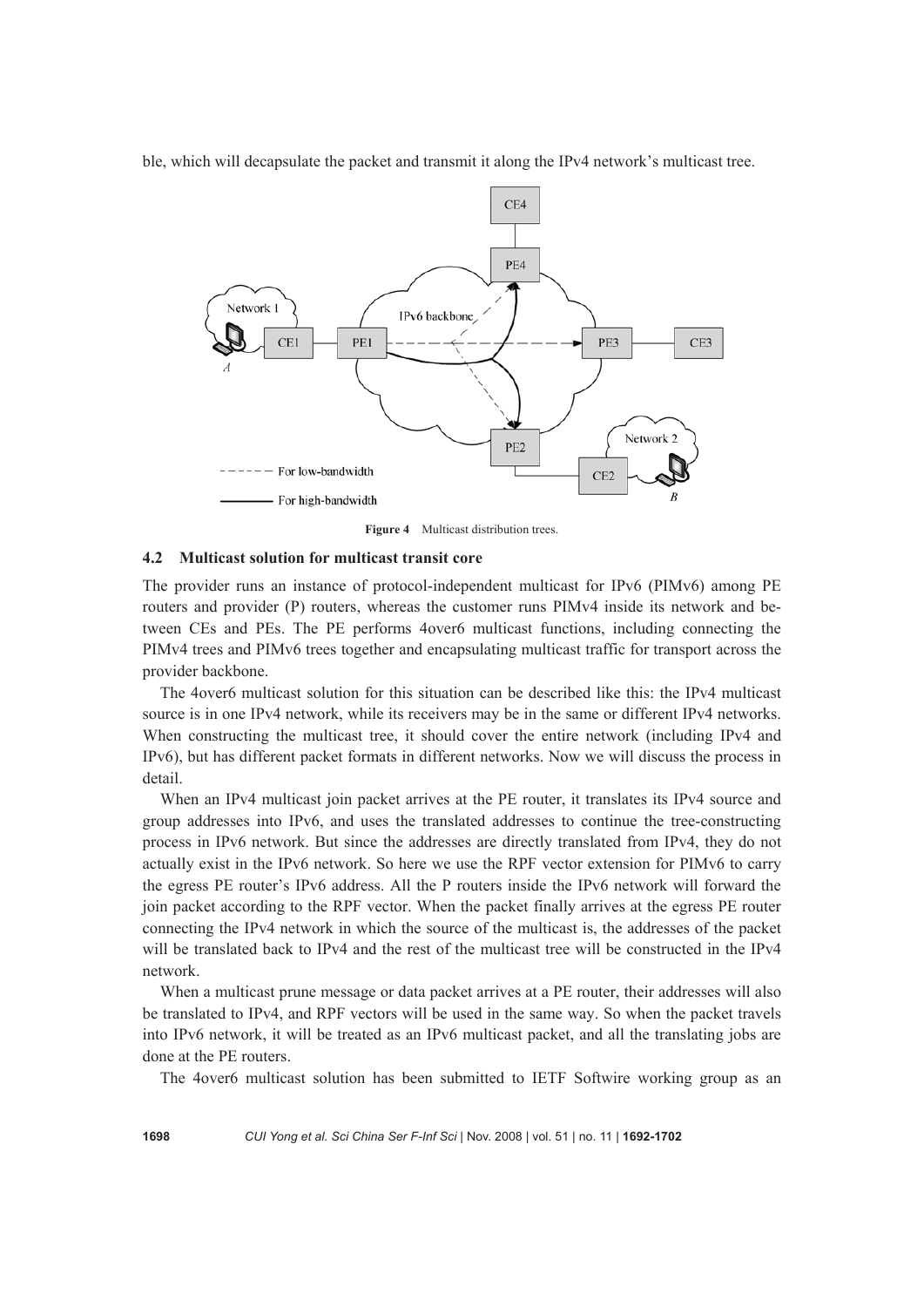Internet draft, and a prototype of the solution to be deployed on CERNET2 has been developed at Tsinghua University. The 4over6 multicast solution extends the functions of the 4over6 mechanism, and will promote the transition to IPv6 as well as the development of multicast applications in the future.

# **5 Implementation and deployment**

We implemented a Linux-based prototype for 4over6 transition mechanism at Tsinghua University Lab in Beijing, and deployed it on CERNET2. As shown in Figure 5, 4over6 implementation on the routers has four functional modules: OAM module, MP-BGP module, EnCap table module and Forwarding module.



**Figure 5** The 4over6 prototype implemented at the Tsinghua University Lab.

The 4over6 OAM module processes configuration commands that define the PE routers' tunnel attributes (IP version number, interface address, tunnel identifier, tunnel type, and so on).

The MP-BGP module supports the distribution of the 4over6 attribute, which in turn populates the PE encapsulation table containing the destination IPv4 prefix and IPv6 header address entries. The EnCap table module constructs and maintains the encapsulation table that stores IPv4 and IPv6 address mappings. In forwarding module, the virtual interface encapsulates and decapsulates packets received from IPv4 or IPv6 networks.

CERNET and CERNET2 have deployed both IPv4 and IPv6 networks and will continue to do so, thus introducing a common and growing requirement for coexistence between the two IP address families. So we deploy our 4over6 mechanism in CERNET2 and connect some IPv4 islands in CERNET over the IPv6 backbone as shown in Figure 6.

There are seven universities with totally 8 nodes joining the deployment and making cooperation to finish the test. We deployed 4over6 gateway routers (AFBR) on the edge of CERNET2 in order to offer the IPv6 access. All the clients in CERNET can not only communicate with each other, but also get access to the Internet all around the world. The deployment demonstrates the scalability of our 4over6 mechanism.

In order to validate the performance of the proposed framework, we did some tests on the 4over6 gateway boxes. In the tests, we first configured two 4over6 boxes to connect with each other across CERNET2, and then used a tester to generate IPv4 packets and sent them through the established 4over6 tunnel. The hardware configurations of the 4over6 boxes we used are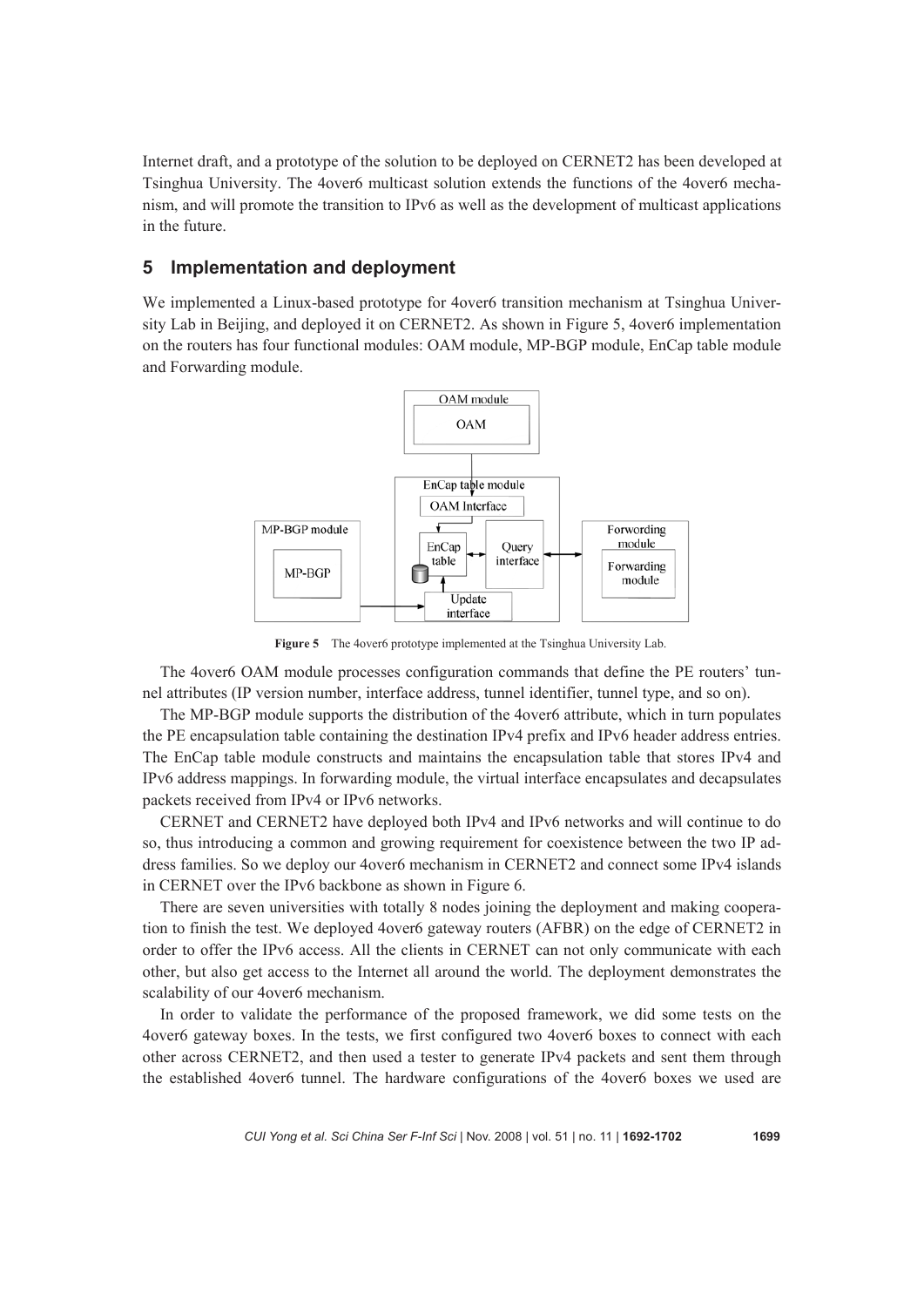listed in Table 1.



**Figure 6** 4over6 deployment.

**Table 1** Hardware configurations for 4over6 boxes

| ~               |                                       |  |
|-----------------|---------------------------------------|--|
| CPU             | Intel Xeon $2.8 \text{ GHz} \times 4$ |  |
| Memory          | 1 GB                                  |  |
| OS              | RedHat Linux 9                        |  |
| Network Adaptor | 1 Gbps                                |  |
|                 |                                       |  |

Figures  $7-10$  show the results of the tests for different packet sizes, i.e. 64, 256, 512 and 1400 bytes. In these figures, the *x*-coordinate shows the speed at which we generate packets, and the *y*-coordinate shows the percentage of packet loss and CPU time for packet processing. In each figure there is a key point (marked in a small circle) where the packet loss becomes higher. Therefore, the *x*-coordinate of this key point can be taken as the best throughput for that packet size. We conclude these throughputs in Table 2.

From the test results we can see that on medium-size packets (512 bytes), we can achieve a high throughput (600 Mbps) with a low loss rate (0.001%). Since the prototype is implemented to forward packets by software, its performance will be much better if implemented by hardware.



**1700** *CUI Yong et al. Sci China Ser F-Inf Sci* | Nov. 2008 | vol. 51 | no. 11 | **1692-1702**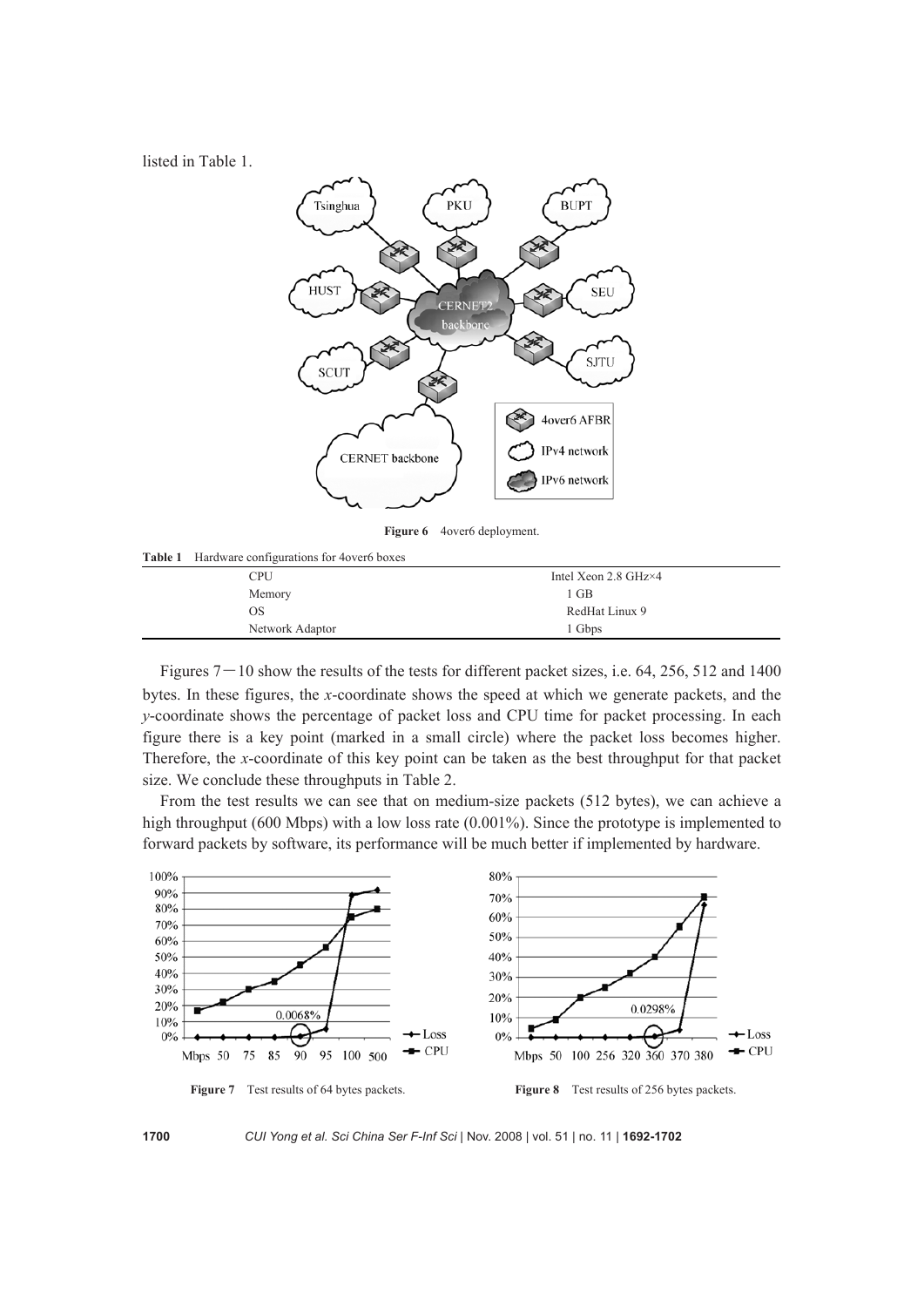

| <b>Table 2</b> Test results of 4 over 6 boxes |  |
|-----------------------------------------------|--|
|-----------------------------------------------|--|

| Packet size (B) | Throughput (Mbps) | Loss $(\% )$ |
|-----------------|-------------------|--------------|
| 64              | 90                | 0.0068       |
| 256             | 360               | 0.03         |
| 512             | 600               | 0.001        |
| 1500            | 830               | 0.001        |

Although there are several other transition solutions as discussed in section 2, the proposed IPv4-over-IPv6 scheme achieves high scalability and low management overhead. For example, NAT-PT needs to be implemented on a special box that connects two different types of networks, but it requires the box to hold states for each connection like NAT does, thus causing scalability problems. Another widely used scheme is manual-configured tunneling, but it only supports IPv60-over-IPv4 and can obviously increase management overhead when the nodes in the network increases in number.

## **6 Conclusion and future work**

In this paper, we aim to find a solution to the IPv4/IPv6 transition problem, especially the transition based on IPv6 backbone. Two frameworks are proposed and several detailed reference models and solutions are designed. Furthermore, we implemented our idea for 4over6 transition mechanism in a Linux-based prototype and deployed the 4over6 devices on CERNET2 to validate our idea.

There are lots of problems in the field of IPv4/IPv6 transition, such as the problem of how to enhance the efficiency of multicast and how to accommodate mobility management in 4over6 scenario. In addition, more experiments and large deployment need to verify the reliability and scalability.

- 1 Information Sciences Institute. Internet Protocol, RFC0791, September 1981
- 2 Huston G. IPv4 ―How long have we got? http://www.potaroo.net/ispcolumn/2003-07-v4-address-lifetime/ale.html, July 2003
- 3 Hinden R, Deering S. Internet Protocol Version 6 (IPv6) Addressing Architecture, IETF RFC 3513, April 2003
- 4 Wu J P, Cui Y, Li X, et al. The transition to IPv6, Part I. 4over6 for the China education and research network. IEEE Internet Computing, May-June 2006. 80―85
- 5 Tatipamula M, Grossetete P, Esaki H. IPv6 integration and coexistence strategies for next-generation networks. IEEE Commun Mag, 2004, 42(1)
- 6 Park E -Y, Lee J -H, Choe B -G. An IPv4-to-IPv6 dual stack transition mechanism supporting transparent connections be-

*CUI Yong et al. Sci China Ser F-Inf Sci* | Nov. 2008 | vol. 51 | no. 11 | **1692-1702 1701**